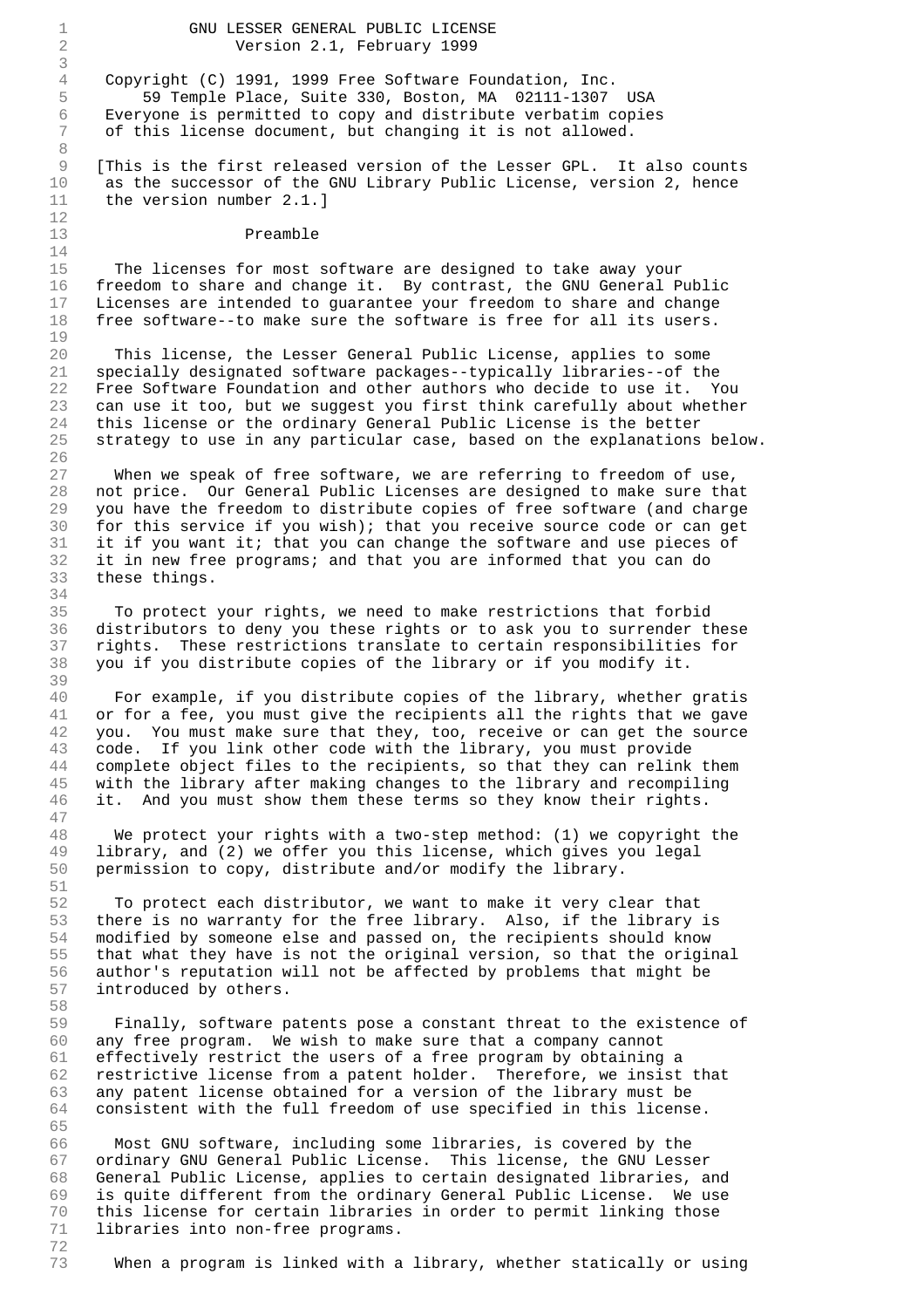74 a shared library, the combination of the two is legally speaking a 75 combined work, a derivative of the original library. The ordinary 76 General Public License therefore permits such linking only if the 77 entire combination fits its criteria of freedom. The Lesser General 78 Public License permits more lax criteria for linking other code with the library. 80

81 We call this license the "Lesser" General Public License because it 82 does Less to protect the user's freedom than the ordinary General 83 Public License. It also provides other free software developers Less 84 of an advantage over competing non-free programs. These disadvantages 85 are the reason we use the ordinary General Public License for many 86 libraries. However, the Lesser license provides advantages in certain 87 special circumstances.

88

96

103

108

114

117

123

127

135

141

89 For example, on rare occasions, there may be a special need to 90 encourage the widest possible use of a certain library, so that it becomes 91 a de-facto standard. To achieve this, non-free programs must be 92 allowed to use the library. A more frequent case is that a free 93 library does the same job as widely used non-free libraries. In this 94 case, there is little to gain by limiting the free library to free 95 software only, so we use the Lesser General Public License.

97 In other cases, permission to use a particular library in non-free 98 programs enables a greater number of people to use a large body of 99 free software. For example, permission to use the GNU C Library in 100 non-free programs enables many more people to use the whole GNU 101 operating system, as well as its variant, the GNU/Linux operating 102 system.

104 Although the Lesser General Public License is Less protective of the 105 users' freedom, it does ensure that the user of a program that is 106 linked with the Library has the freedom and the wherewithal to run 107 that program using a modified version of the Library.

109 The precise terms and conditions for copying, distribution and 110 modification follow. Pay close attention to the difference between a 111 "work based on the library" and a "work that uses the library". The 112 former contains code derived from the library, whereas the latter must 113 be combined with the library in order to run.

115 GNU LESSER GENERAL PUBLIC LICENSE 116 TERMS AND CONDITIONS FOR COPYING, DISTRIBUTION AND MODIFICATION

118 0. This License Agreement applies to any software library or other 119 program which contains a notice placed by the copyright holder or 120 other authorized party saying it may be distributed under the terms of 121 this Lesser General Public License (also called "this License"). 122 Each licensee is addressed as "you".

124 A "library" means a collection of software functions and/or data 125 prepared so as to be conveniently linked with application programs 126 (which use some of those functions and data) to form executables.

128 The "Library", below, refers to any such software library or work 129 which has been distributed under these terms. A "work based on the 130 Library" means either the Library or any derivative work under 131 copyright law: that is to say, a work containing the Library or a 132 portion of it, either verbatim or with modifications and/or translated 133 straightforwardly into another language. (Hereinafter, translation is 134 included without limitation in the term "modification".)

136 "Source code" for a work means the preferred form of the work for 137 making modifications to it. For a library, complete source code means 138 all the source code for all modules it contains, plus any associated 139 interface definition files, plus the scripts used to control compilation 140 and installation of the library.

142 Activities other than copying, distribution and modification are not 143 covered by this License; they are outside its scope. The act of 144 running a program using the Library is not restricted, and output from 145 such a program is covered only if its contents constitute a work based 146 on the Library (independent of the use of the Library in a tool for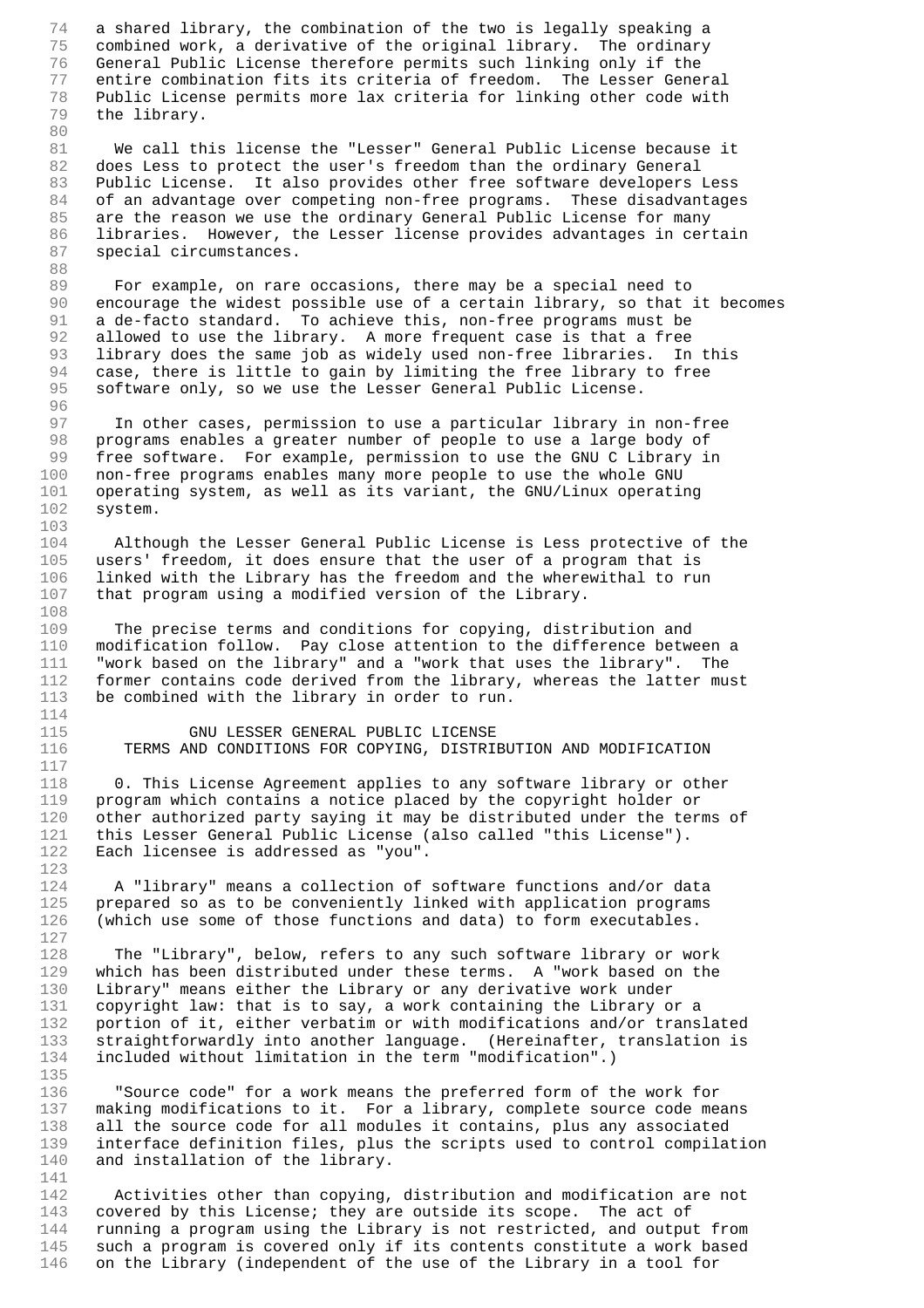147 writing it). Whether that is true depends on what the Library does 148 and what the program that uses the Library does. 149<br>150 150 1. You may copy and distribute verbatim copies of the Library's<br>151 complete source code as you receive it, in any medium, provided t 151 complete source code as you receive it, in any medium, provided that<br>152 vou conspicuously and appropriately publish on each copy an you conspicuously and appropriately publish on each copy an 153 appropriate copyright notice and disclaimer of warranty; keep intact 154 all the notices that refer to this License and to the absence of any 155 warranty; and distribute a copy of this License along with the 156 Library. 157 158 You may charge a fee for the physical act of transferring a copy, 159 and you may at your option offer warranty protection in exchange for a 160 fee. 161 162 2. You may modify your copy or copies of the Library or any portion 163 of it, thus forming a work based on the Library, and copy and 164 distribute such modifications or work under the terms of Section 1 165 above, provided that you also meet all of these conditions: 166<br>167 a) The modified work must itself be a software library. 168 169 b) You must cause the files modified to carry prominent notices 170 stating that you changed the files and the date of any change. 171 172 c) You must cause the whole of the work to be licensed at no 173 charge to all third parties under the terms of this License. 174 175 d) If a facility in the modified Library refers to a function or a 176 table of data to be supplied by an application program that uses 177 the facility, other than as an argument passed when the facility 178 is invoked, then you must make a good faith effort to ensure that, 179 in the event an application does not supply such function or 180 table, the facility still operates, and performs whatever part of 181 its purpose remains meaningful. 182 183 (For example, a function in a library to compute square roots has 184 a purpose that is entirely well-defined independent of the 185 application. Therefore, Subsection 2d requires that any 186 application-supplied function or table used by this function must 187 be optional: if the application does not supply it, the square 188 root function must still compute square roots.) 189 190 These requirements apply to the modified work as a whole. If 191 identifiable sections of that work are not derived from the Library, 192 and can be reasonably considered independent and separate works in 193 themselves, then this License, and its terms, do not apply to those 194 sections when you distribute them as separate works. But when you 195 distribute the same sections as part of a whole which is a work based 196 on the Library, the distribution of the whole must be on the terms of 197 this License, whose permissions for other licensees extend to the 198 entire whole, and thus to each and every part regardless of who wrote 199 it. 200 201 Thus, it is not the intent of this section to claim rights or contest 202 your rights to work written entirely by you; rather, the intent is to 203 exercise the right to control the distribution of derivative or 204 collective works based on the Library. 205 206 In addition, mere aggregation of another work not based on the Library 207 with the Library (or with a work based on the Library) on a volume of 208 a storage or distribution medium does not bring the other work under 209 the scope of this License. 210 211 3. You may opt to apply the terms of the ordinary GNU General Public 212 License instead of this License to a given copy of the Library. To do 213 this, you must alter all the notices that refer to this License, so 214 that they refer to the ordinary GNU General Public License, version 2, 215 instead of to this License. (If a newer version than version 2 of the 216 ordinary GNU General Public License has appeared, then you can specify 217 that version instead if you wish.) Do not make any other change in 218 these notices. 219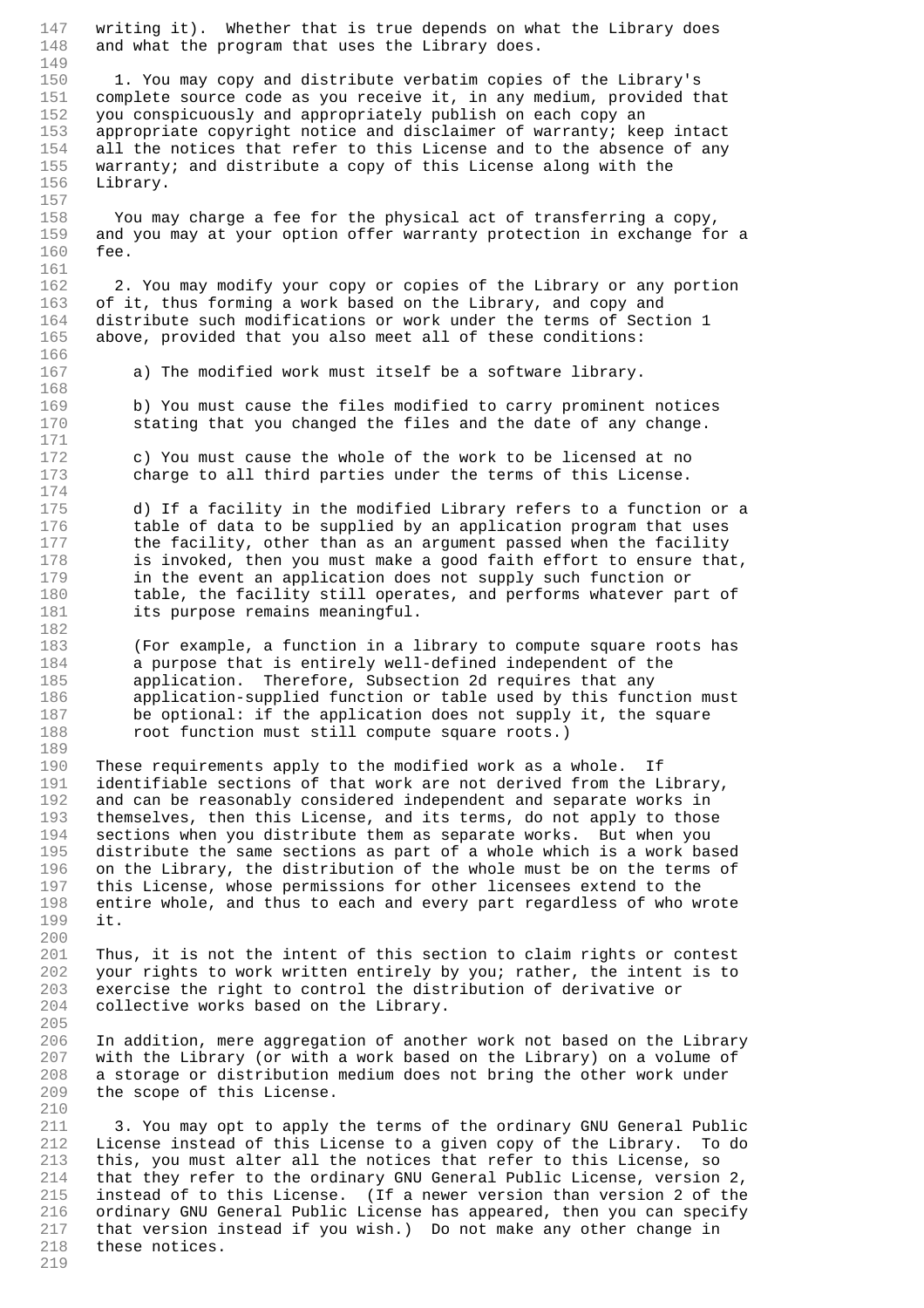220 Once this change is made in a given copy, it is irreversible for 221 that copy, so the ordinary GNU General Public License applies to all 222 subsequent copies and derivative works made from that copy.

223<br>224 224 This option is useful when you wish to copy part of the code of 225 the Library into a program that is not a library. the Library into a program that is not a library. 226

227 4. You may copy and distribute the Library (or a portion or 228 derivative of it, under Section 2) in object code or executable form 229 under the terms of Sections 1 and 2 above provided that you accompany 230 it with the complete corresponding machine-readable source code, which 231 must be distributed under the terms of Sections 1 and 2 above on a 232 medium customarily used for software interchange.

234 If distribution of object code is made by offering access to copy 235 from a designated place, then offering equivalent access to copy the 236 source code from the same place satisfies the requirement to 237 distribute the source code, even though third parties are not 238 compelled to copy the source along with the object code.

233

239

251

258

265

277

285

240 5. A program that contains no derivative of any portion of the 241 Library, but is designed to work with the Library by being compiled or 242 linked with it, is called a "work that uses the Library". Such a 243 work, in isolation, is not a derivative work of the Library, and 244 therefore falls outside the scope of this License. 245

246 However, linking a "work that uses the Library" with the Library 247 creates an executable that is a derivative of the Library (because it 248 contains portions of the Library), rather than a "work that uses the 249 library". The executable is therefore covered by this License. 250 Section 6 states terms for distribution of such executables.

252 When a "work that uses the Library" uses material from a header file 253 that is part of the Library, the object code for the work may be a 254 derivative work of the Library even though the source code is not. 255 Whether this is true is especially significant if the work can be 256 linked without the Library, or if the work is itself a library. The 257 threshold for this to be true is not precisely defined by law.

259 If such an object file uses only numerical parameters, data 260 structure layouts and accessors, and small macros and small inline 261 functions (ten lines or less in length), then the use of the object 262 file is unrestricted, regardless of whether it is legally a derivative 263 work. (Executables containing this object code plus portions of the 264 Library will still fall under Section 6.)

266 Otherwise, if the work is a derivative of the Library, you may<br>267 distribute the object code for the work under the terms of Secti distribute the object code for the work under the terms of Section 6. 268 Any executables containing that work also fall under Section 6, 269 whether or not they are linked directly with the Library itself. 270

271 6. As an exception to the Sections above, you may also combine or 272 link a "work that uses the Library" with the Library to produce a 273 work containing portions of the Library, and distribute that work 274 under terms of your choice, provided that the terms permit 275 modification of the work for the customer's own use and reverse 276 engineering for debugging such modifications.

278 You must give prominent notice with each copy of the work that the 279 Library is used in it and that the Library and its use are covered by 280 this License. You must supply a copy of this License. If the work 281 during execution displays copyright notices, you must include the 282 copyright notice for the Library among them, as well as a reference 283 directing the user to the copy of this License. Also, you must do one 284 of these things:

286 a) Accompany the work with the complete corresponding 287 machine-readable source code for the Library including whatever 288 changes were used in the work (which must be distributed under 289 Sections 1 and 2 above); and, if the work is an executable linked 290 with the Library, with the complete machine-readable "work that 291 uses the Library", as object code and/or source code, so that the 292 user can modify the Library and then relink to produce a modified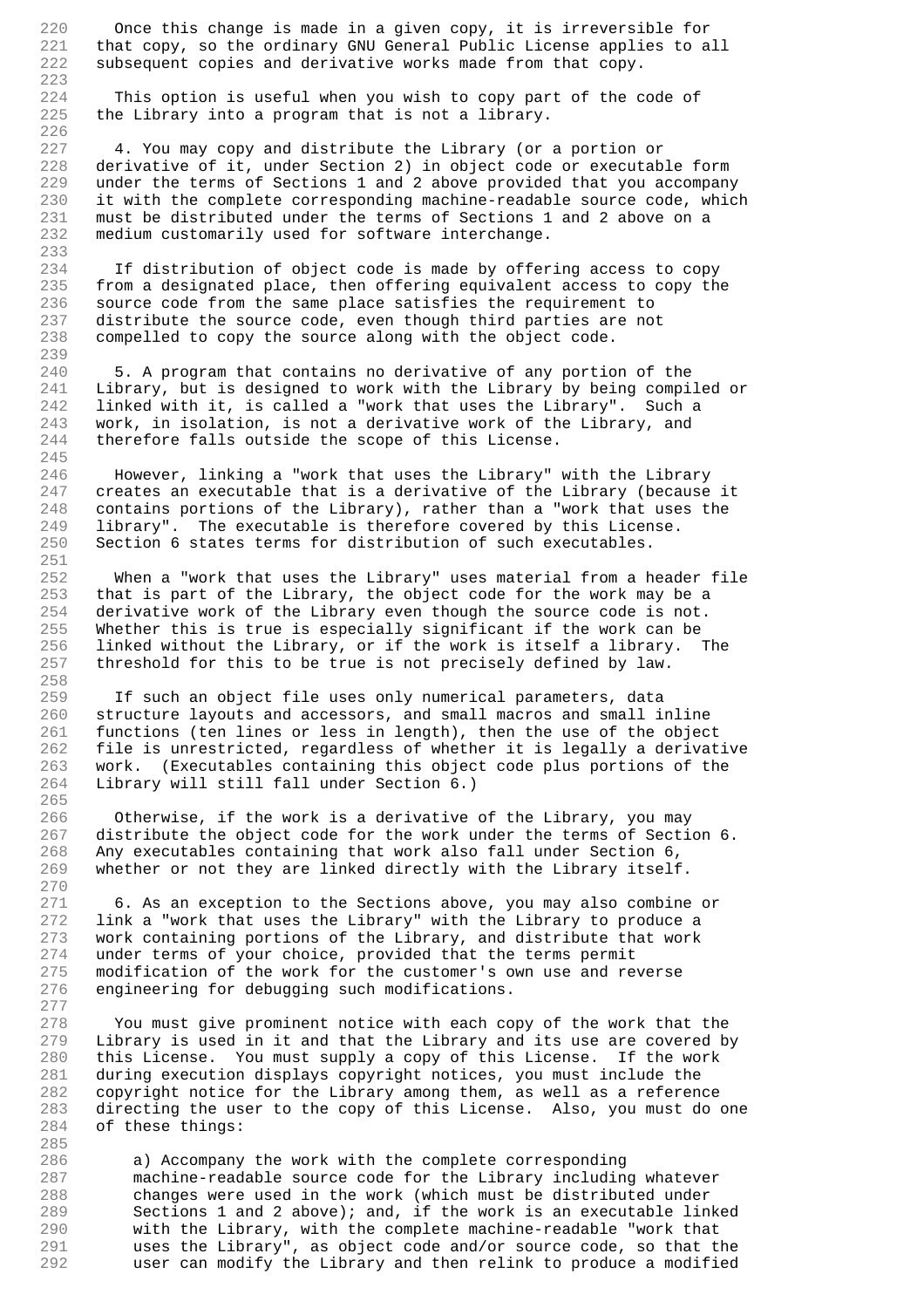293 executable containing the modified Library. (It is understood 294 that the user who changes the contents of definitions files in the 295 Library will not necessarily be able to recompile the application<br>296 to use the modified definitions ) to use the modified definitions.) 297<br>298 b) Use a suitable shared library mechanism for linking with the 299 Library. A suitable mechanism is one that (1) uses at run time a 300 copy of the library already present on the user's computer system, 301 rather than copying library functions into the executable, and (2) 302 will operate properly with a modified version of the library, if 303 the user installs one, as long as the modified version is 304 interface-compatible with the version that the work was made with. 305 306 c) Accompany the work with a written offer, valid for at 307 least three years, to give the same user the materials 308 specified in Subsection 6a, above, for a charge no more 309 than the cost of performing this distribution. 310 311 d) If distribution of the work is made by offering access to copy 312 from a designated place, offer equivalent access to copy the above 313 specified materials from the same place. 314 315 e) Verify that the user has already received a copy of these 316 materials or that you have already sent this user a copy. 317 318 For an executable, the required form of the "work that uses the 319 Library" must include any data and utility programs needed for 320 reproducing the executable from it. However, as a special exception, 321 the materials to be distributed need not include anything that is 322 normally distributed (in either source or binary form) with the major 323 components (compiler, kernel, and so on) of the operating system on 324 which the executable runs, unless that component itself accompanies 325 the executable. 326 327 It may happen that this requirement contradicts the license 328 restrictions of other proprietary libraries that do not normally 329 accompany the operating system. Such a contradiction means you cannot 330 use both them and the Library together in an executable that you 331 distribute. 332 333 7. You may place library facilities that are a work based on the 334 Library side-by-side in a single library together with other library 335 facilities not covered by this License, and distribute such a combined 336 library, provided that the separate distribution of the work based on 337 the Library and of the other library facilities is otherwise 338 permitted, and provided that you do these two things: 339 340 a) Accompany the combined library with a copy of the same work 341 based on the Library, uncombined with any other library 342 facilities. This must be distributed under the terms of the 343 Sections above. 344 345 b) Give prominent notice with the combined library of the fact 346 that part of it is a work based on the Library, and explaining 347 where to find the accompanying uncombined form of the same work. 348 349 8. You may not copy, modify, sublicense, link with, or distribute 350 the Library except as expressly provided under this License. Any 351 attempt otherwise to copy, modify, sublicense, link with, or 352 distribute the Library is void, and will automatically terminate your 353 rights under this License. However, parties who have received copies, 354 or rights, from you under this License will not have their licenses 355 terminated so long as such parties remain in full compliance. 356 357 9. You are not required to accept this License, since you have not 358 signed it. However, nothing else grants you permission to modify or 359 distribute the Library or its derivative works. These actions are 360 prohibited by law if you do not accept this License. Therefore, by 361 modifying or distributing the Library (or any work based on the 362 Library), you indicate your acceptance of this License to do so, and

363 all its terms and conditions for copying, distributing or modifying

364 the Library or works based on it. 365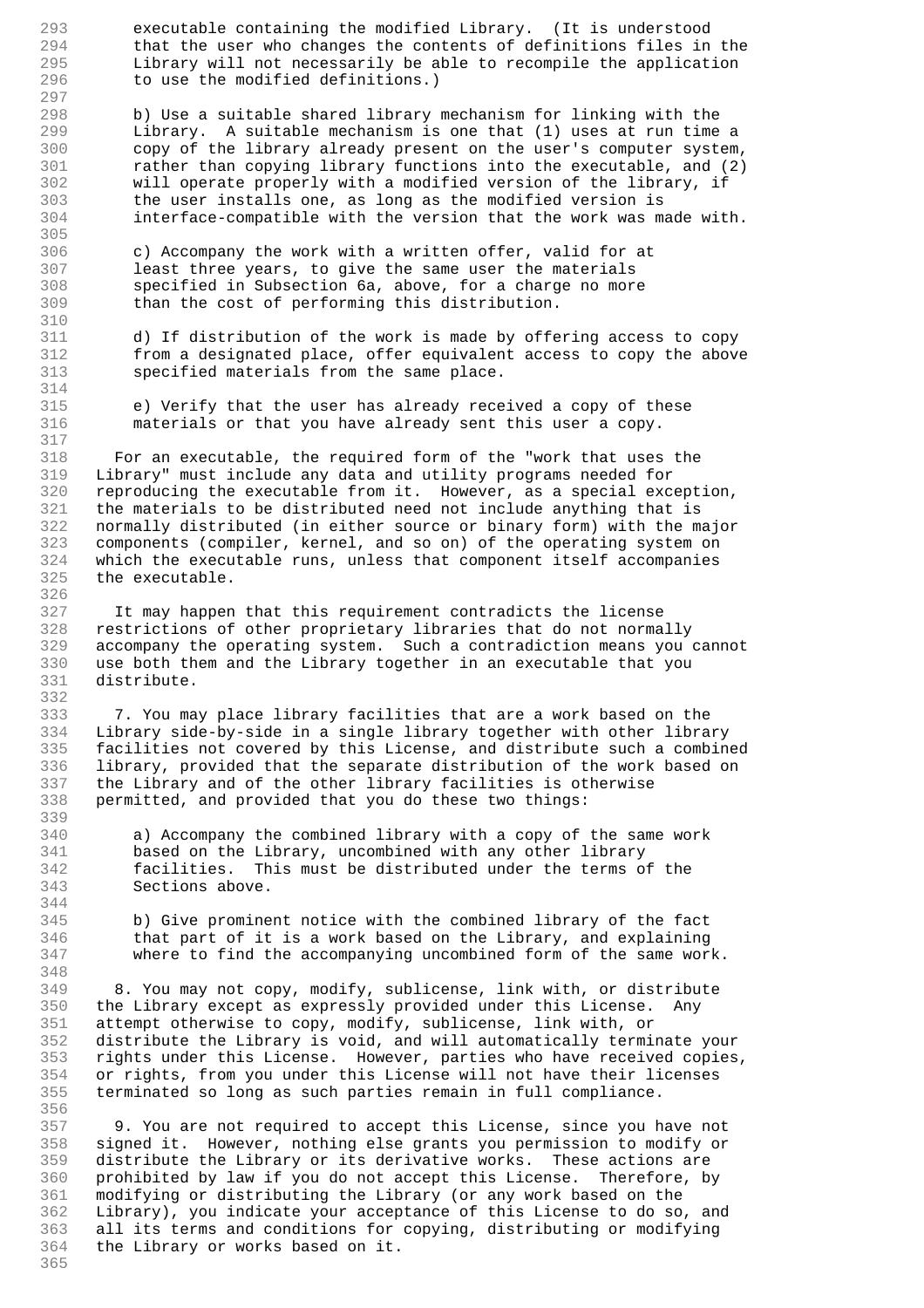366 10. Each time you redistribute the Library (or any work based on the 367 Library), the recipient automatically receives a license from the 368 original licensor to copy, distribute, link with or modify the Library<br>369 subject to these terms and conditions. You may not impose any further 369 subject to these terms and conditions. You may not impose any further<br>370 restrictions on the recipients' exercise of the rights granted herein. 370 restrictions on the recipients' exercise of the rights granted herein.<br>371 You are not responsible for enforcing compliance by third parties with You are not responsible for enforcing compliance by third parties with 372 this License.

373

386

390

401

404

412

417

425

436

374 11. If, as a consequence of a court judgment or allegation of patent 375 infringement or for any other reason (not limited to patent issues), 376 conditions are imposed on you (whether by court order, agreement or 377 otherwise) that contradict the conditions of this License, they do not 378 excuse you from the conditions of this License. If you cannot 379 distribute so as to satisfy simultaneously your obligations under this 380 License and any other pertinent obligations, then as a consequence you 381 may not distribute the Library at all. For example, if a patent 382 license would not permit royalty-free redistribution of the Library by<br>383 all those who receive copies directly or indirectly through you, then 383 all those who receive copies directly or indirectly through you, then<br>384 the only way you could satisfy both it and this License would be to 384 the only way you could satisfy both it and this License would be to<br>385 refrain entirely from distribution of the Library. refrain entirely from distribution of the Library.

387 If any portion of this section is held invalid or unenforceable under any 388 particular circumstance, the balance of the section is intended to apply, 389 and the section as a whole is intended to apply in other circumstances.

391 It is not the purpose of this section to induce you to infringe any 392 patents or other property right claims or to contest validity of any 393 such claims; this section has the sole purpose of protecting the 394 integrity of the free software distribution system which is 395 implemented by public license practices. Many people have made 396 generous contributions to the wide range of software distributed 397 through that system in reliance on consistent application of that 398 system; it is up to the author/donor to decide if he or she is willing<br>399 to distribute software through any other system and a licensee cannot 399 to distribute software through any other system and a licensee cannot 400 impose that choice. impose that choice.

402 This section is intended to make thoroughly clear what is believed to 403 be a consequence of the rest of this License.

405 12. If the distribution and/or use of the Library is restricted in 406 certain countries either by patents or by copyrighted interfaces, the 407 original copyright holder who places the Library under this License may add 408 an explicit geographical distribution limitation excluding those countries, 409 so that distribution is permitted only in or among countries not thus 410 excluded. In such case, this License incorporates the limitation as if 411 written in the body of this License.

413 13. The Free Software Foundation may publish revised and/or new 414 versions of the Lesser General Public License from time to time. 415 Such new versions will be similar in spirit to the present version, 416 but may differ in detail to address new problems or concerns.

418 Each version is given a distinguishing version number. If the Library 419 specifies a version number of this License which applies to it and 420 "any later version", you have the option of following the terms and 421 conditions either of that version or of any later version published by 422 the Free Software Foundation. If the Library does not specify a 423 license version number, you may choose any version ever published by 424 the Free Software Foundation.

426 14. If you wish to incorporate parts of the Library into other free 427 programs whose distribution conditions are incompatible with these, 428 write to the author to ask for permission. For software which is 429 copyrighted by the Free Software Foundation, write to the Free 430 Software Foundation; we sometimes make exceptions for this. Our 431 decision will be guided by the two goals of preserving the free status 432 of all derivatives of our free software and of promoting the sharing 433 and reuse of software generally. 434

## 435 NO WARRANTY

437 15. BECAUSE THE LIBRARY IS LICENSED FREE OF CHARGE, THERE IS NO 438 WARRANTY FOR THE LIBRARY, TO THE EXTENT PERMITTED BY APPLICABLE LAW.